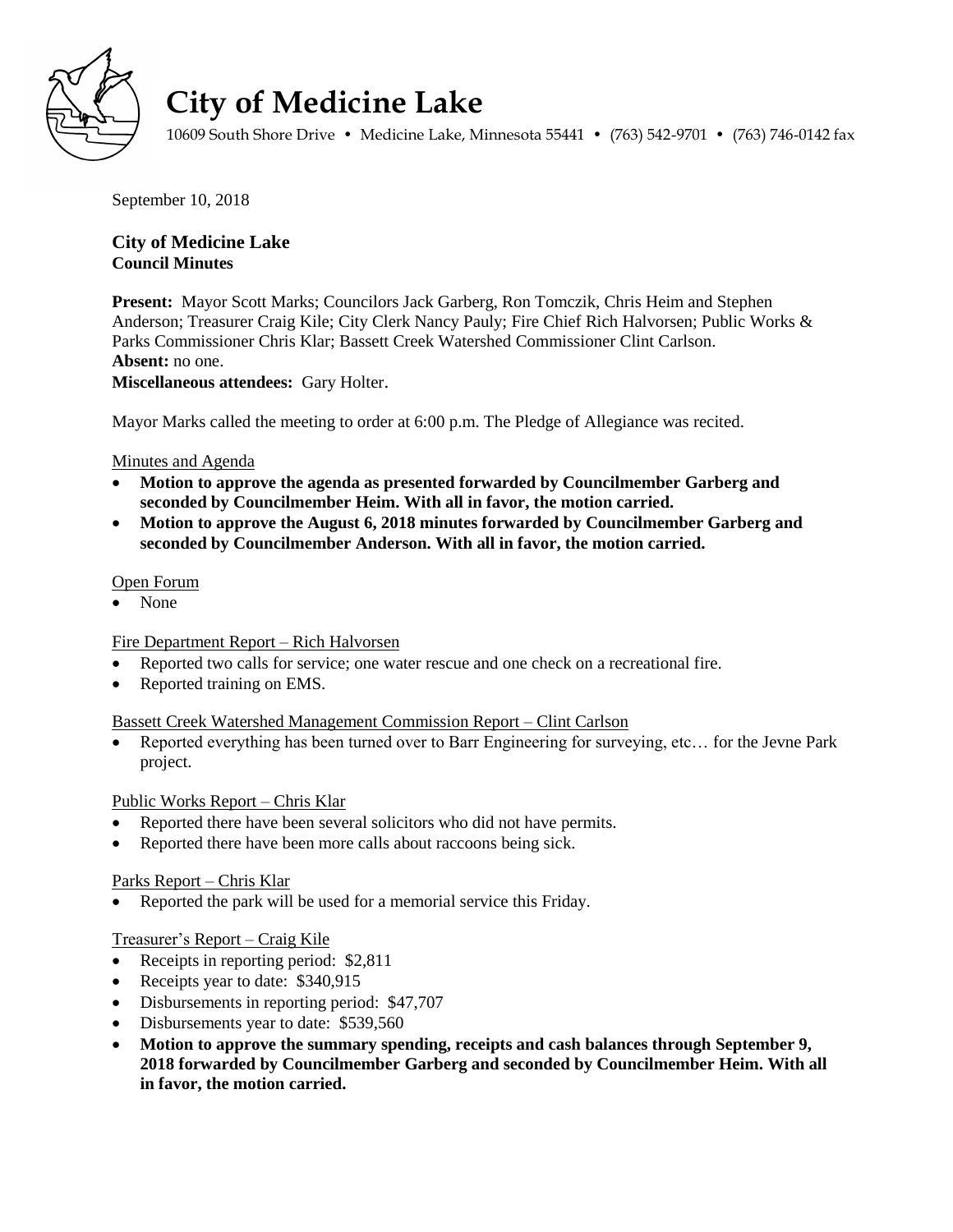## Officer Reports:

#### Councilmember Garberg

Reported he's having trouble getting hold of Minnesota Roadways to patch the roads.

## Councilmember Tomczik

 Asked what can be done about 161 Peninsula Road to get the work completed and the yard cleaned up. Mayor Marks said he spoke with Brad Scheib and our updated building process will address this going forward. Councilmember Tomczik will call the building inspector.

#### Councilmember Heim

- Presented a proposal to formally create a role called Public Works Superintendent to oversee streets, public utilities, trails and parks with the goal of protecting our public works. Chris Klar has unofficially been serving in this role. Estimate is \$3,000/year to pay the Public Works Superintendent. Councilmember Garberg said it's a good step in the right direction and it's hard to find volunteers and the City is growing. But he thinks \$3,000 is a very conservative estimate. Need to determine whether the Public Works Superintendent is a subcontractor or a City employee.
- Reported he attended the Medicine Lake Community Club. Next year is the City's  $75<sup>th</sup>$  anniversary. The Medicine Lake Community Club will present a proposal at the October City Council meeting.

## Councilmember Anderson

Reported most of the rental inspections are completed.

## Mayor Marks

- Reported he met with Brad Scheib to discuss the requirements for the comprehensive plan. Mr. Scheib will begin the process. Surface water maps are needed.
- Reported the market analysis for 6 Colonial is \$150,000 and we need to decide whether we want to keep the lot or sell it.

## New Business

- **Motion to approve the 2019 proposed budget in the amount of \$503,900 forwarded by Councilmember Heim and seconded by Councilmember Garberg. With all in favor, the motion carried.**
- **Resolution 18-7 2019 Proposed Levy Certification. Whereas, the following sums of money be raised by tax upon the taxable property in the City of Medicine Lake for the following purposes for the current year. Purpose is general revenue. Certified levy amount is \$453,700 with a total tax capacity based levy of \$453,700 forwarded by Councilmember Garberg and seconded by Councilmember Anderson. With all in favor, the motion carried.**
- **Motion that the City of Medicine Lake does not waive the monetary limits on municipal tort liability established by Minnesota Statues 466.04 forwarded by Mayor Marks and seconded by Councilmember Garberg. With all in favor, the motion carried.**
- Nancy Pauly reported that US Solar wants to know whether we want to participate in a community solar garden for the city's (not residential) electrical power. The garden would be located outside the city and we would pay a subscription fee that is lower than our current electric bill. Councilmember Anderson will follow up.
- Councilmember Tomczik placed booklets of free coupons "Choose to Reuse" in City Hall.

Motion to adjourn forwarded by Councilmember Garberg and seconded by Councilmember Anderson. With all in favor, the motion carried at 7:26 p.m.

Respectfully submitted,